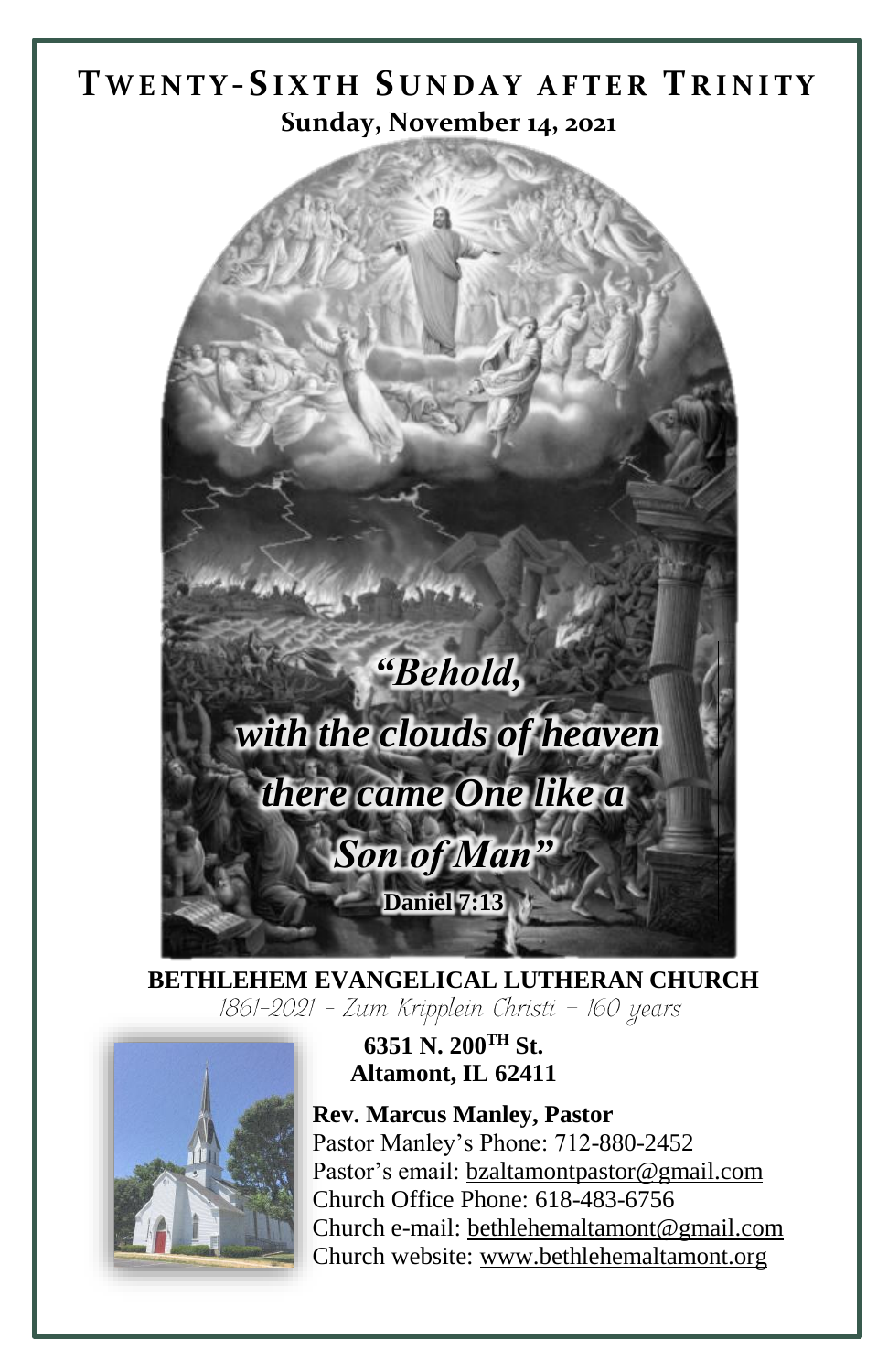*Welcome to Bethlehem Evangelical Lutheran Church, we are happy you are here today. It is customary when you enter the church nave to observe silence for meditation during your silent prayer, the ringing of the bells, and the prelude, in order to prepare you for the beginning of the worship service. Thank you for joining us today and God's Blessings.*

**PRAYARANA NASAR PRINT KANANA NASARANA NASARA** 

*Prayer before worship: O Lord, so rule and govern our hearts and minds by Your Holy Spirit that, ever mindful of the end of all things and the day of Your just judgment, we may be stirred up to holiness of living here and dwell with You forever hereafter; through Jesus Christ, Your Son, our Lord, who lives and reigns with You and the Holy Spirit, one God, now and forever. Amen*

#### **In our prayers we remember:**

Those in need of healing & comfort: *Carl Becker, Kaly Benning, Jason Caraway, Linda Crain, Tiffany Dunaway, Bernice Graumenz, Zoe Hoehler, Tim Mueller, Luella Rubin, Karen Stuemke, Steve Voelker, Gene Wharton, Lynn Winter, and Lilly Wright.*

Those celebrating **Birthdays**: (11/14- 11/20) *– 11/14 – Staci Jahraus; 11/15 – Jeanine Putnam; 11/16 – Travis Stone, Wyatt Willenborg; 11/17 – Alyvia Wills, Steve Voelker; 11/12 – Melvin Stuemke, Waylon Willenborg*

**Anniversary:** *Dale & Connie Roll………11/19………31 years*

 *Flowers on the altar are to the Glory of God for His blessing on Mildred Wolf for her 92nd Birthday – given by her children & grandchildren.*

*Cody & Konnie Heiden were blessed with the birth of a son, Wayne Leroy, on Wednesday, November 10, 2021. Our prayers of joy and gratitude are with them as they celebrate this blessing.*

**Church News Stranger News Representation And March 1999** 

Communion Note – diluted wine is available, please request prior to worship service.

## **Adult Bible Study**:

 In Adult Bible Class we will look at Matthew 25:31-46  **The Sheep and the Goats**.



## **Trustee's Report:**

Offering collected for the Home Purpose General Fund on November 7: \$6,294 Land lease payment: \$1052; Parish Hall Rental: \$100 *(Our anticipated 2021 weekly amount needed is \$5,972.)*  Loose change in the offering plate has been designated for the LWML Mites. Church Window Project Fund total: \$13,987 (Total amount needed: \$55,000) CID LCMS Missions – YTD 09/30: \$5,200 (2021 annual Commitment is \$8,000)

Issues, Etc. – YTD 09/30: \$425 (2021 annual commitment is \$1,000)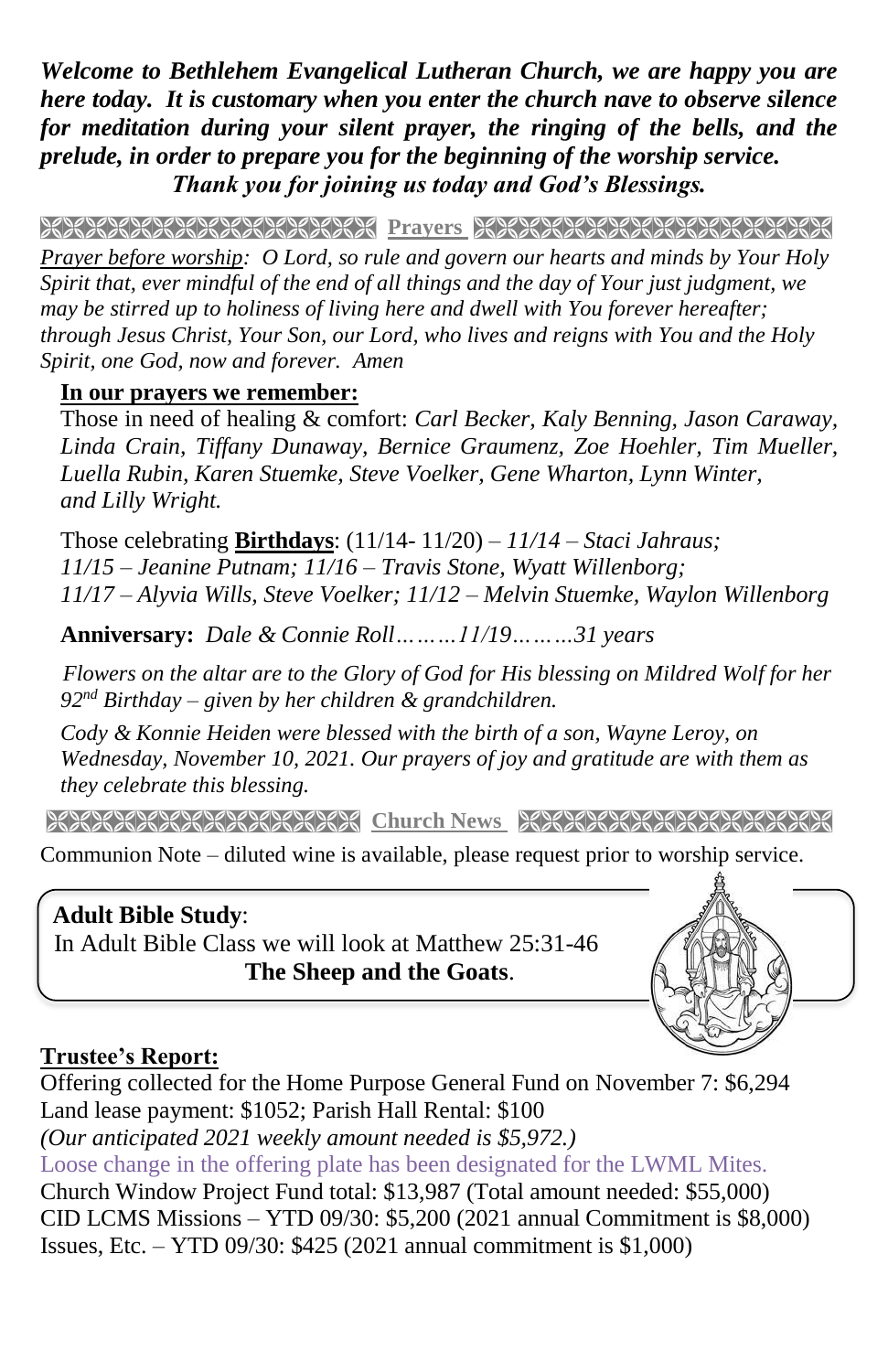### **Thankgiving Worship Services:**

Wednesday, November 24 – Vespers Service @ Zion – 7:00 p.m. Thursday, November 25, Matins Service @ Bethlehem – 9:30 a.m.

*BETHLEHEM CHILI SUPPER – Thank you to all who volunteered their time and donations to help with the chili supper. The free will donations for this year's chili supper was \$7,375. Several gallons of chili are still available in the freezer in the parish hall.* 

Anyone interested is welcome to help with **Thanksgiving / Harvest Display decorating** on **Saturday, November 20, 10:00 a.m.** You are also welcome to bring any fall harvest items for the display. Thank you.

 The Christmas Season is almost here, and once again Blossom Paradise is offering church group discounts on all **Poinsettias and Christmas Wreaths**. If you would like to help decorate the church with beautiful poinsettias, please place your order with Janice Heiden by Tuesday, November 23.

Poinsettias – 3-5 blooms (red, pink, white, or marble) - \$15.00 Poinsettias – 6-10 blooms (red, pink, white, or marble) - \$35.00 Evergreen Wreaths - \$22.50

#### **THE ROAD TO BETHLEHEM – A Journey to the Newborn King**

Bethlehem seemed an unlikely destination for the fulfillment of God's promise to send a Messiah. Bethlehem? Why would anyone – especially the Creator of the universe –choose that little remote village? Nothing good came from there! But as Scripture records, the road to Bethlehem was the road that ultimately led to God!

In celebration of the  $160<sup>th</sup>$  Anniversary of the founding of Bethlehem Ev. Church the Bethlehem Choir will present "The Road to Bethlehem" – a musical Cantata - Sunday, December 12 at 7:00 pm. Refreshments and Fellowship will follow in the Parish Hall.

**EXEXT District & Synod News, Regional Items & Acknowledgments XXXXX St. Paul Blue Point Lutheran Church Ladies, Aid of Altamont will host their Annual Soup Supper TODAY, November 14.** 

**Serving will begin at 4:00 p.m.** It will include dine in and drive thru option. Menu includes chili, chicken noodle soup, barbecue and chicken salad sandwiches, hot dogs, homemade pie, cake and drinks. Desserts for the drive thru will be cherry crumble and chocolate crumble. There will be a bake sale and craft bazaar. Free will offering. Thank you and we hope to see you there.

**Reformation Rally 2021 –** 253 people attended the Altamont Reformation Rally held on October 31, 2021. Thank you to Dr. Rick Marrs, Professor at Concordia Seminary, for being our guest speaker, and to the organist, Sheryl Marble, and to the ALIS children's choir. Total offering received was \$609. After payments of honorarium and mileage to our guest speaker and to our organist, \$360 was donated to the ALIS Church Worker Scholarship Fund. Thank you.